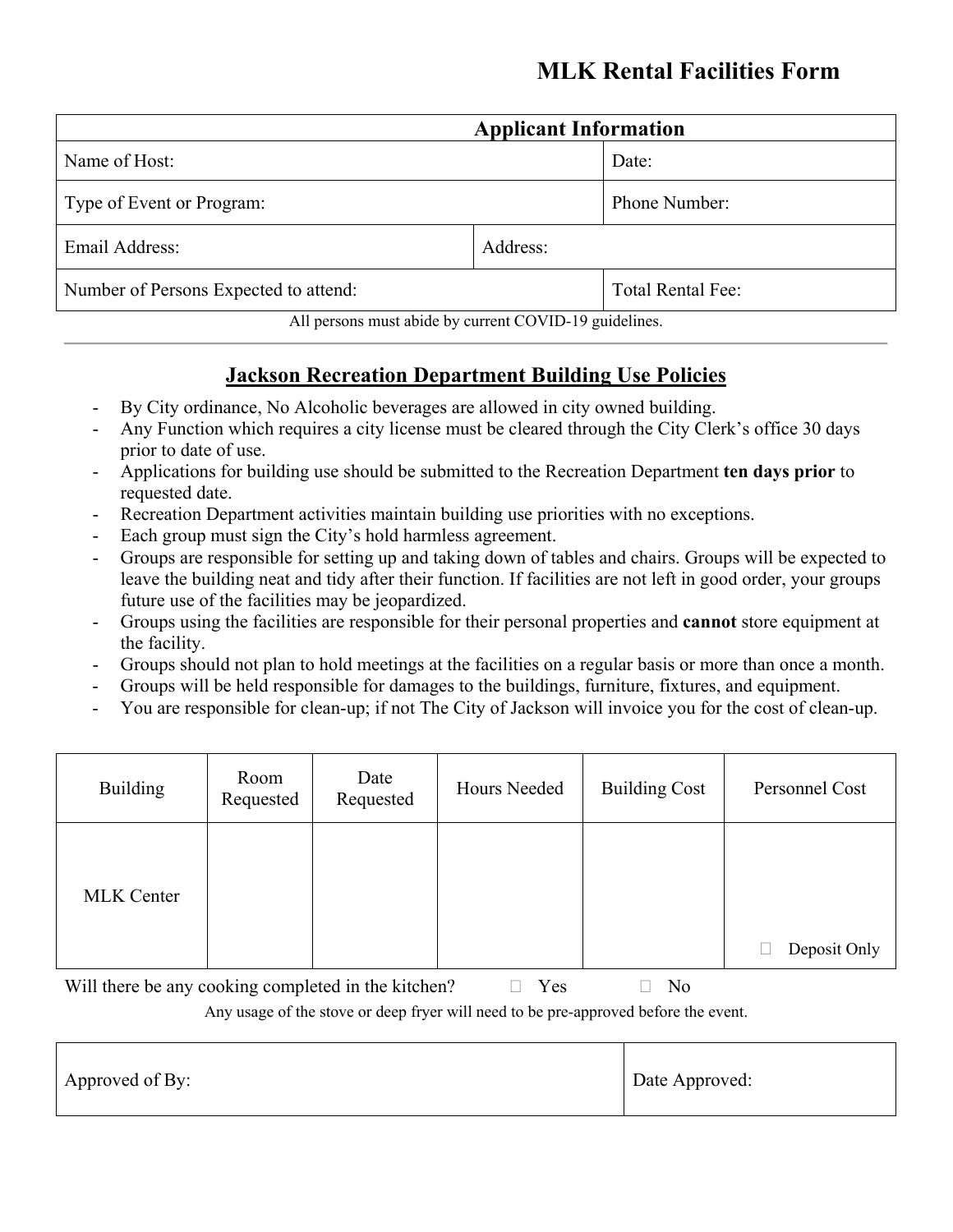| та1<br>۰ |
|----------|
|          |

### **Time Frame Selection**

Please circle the desired time frame. Set up/ Tear down are already included into the times below.

| Date:                                                                                                                                                                                                                                                    |                                                       |  |  |
|----------------------------------------------------------------------------------------------------------------------------------------------------------------------------------------------------------------------------------------------------------|-------------------------------------------------------|--|--|
| Set Up Time:                                                                                                                                                                                                                                             | Tear Down Time:                                       |  |  |
|                                                                                                                                                                                                                                                          |                                                       |  |  |
|                                                                                                                                                                                                                                                          |                                                       |  |  |
|                                                                                                                                                                                                                                                          |                                                       |  |  |
| Date:                                                                                                                                                                                                                                                    |                                                       |  |  |
| Set Up Time:                                                                                                                                                                                                                                             | Tear Down Time:                                       |  |  |
|                                                                                                                                                                                                                                                          |                                                       |  |  |
|                                                                                                                                                                                                                                                          |                                                       |  |  |
|                                                                                                                                                                                                                                                          |                                                       |  |  |
| Date:                                                                                                                                                                                                                                                    |                                                       |  |  |
| Set Up Time:                                                                                                                                                                                                                                             | Tear Down Time:                                       |  |  |
|                                                                                                                                                                                                                                                          |                                                       |  |  |
|                                                                                                                                                                                                                                                          |                                                       |  |  |
|                                                                                                                                                                                                                                                          |                                                       |  |  |
| Number of Chairs:                                                                                                                                                                                                                                        | Number of Tables:                                     |  |  |
| <b>Estimated Amount of Total Guest:</b>                                                                                                                                                                                                                  |                                                       |  |  |
|                                                                                                                                                                                                                                                          | All guest must abide by current covid-19 guild lines. |  |  |
| Other Special Request:                                                                                                                                                                                                                                   |                                                       |  |  |
|                                                                                                                                                                                                                                                          |                                                       |  |  |
|                                                                                                                                                                                                                                                          |                                                       |  |  |
|                                                                                                                                                                                                                                                          |                                                       |  |  |
|                                                                                                                                                                                                                                                          |                                                       |  |  |
|                                                                                                                                                                                                                                                          |                                                       |  |  |
| <b>Rental Fee Charges</b>                                                                                                                                                                                                                                |                                                       |  |  |
| All payments will only be accepted 161 W Michigan Ave, $5th$ Floor. All fees are required to settle a week prior to the<br>event date. If any fees are not paid for a week prior to event, the event will be cancelled. All checks are to be made out to |                                                       |  |  |
| City of Jackson. All deposits are non-refundable!                                                                                                                                                                                                        |                                                       |  |  |
|                                                                                                                                                                                                                                                          |                                                       |  |  |
|                                                                                                                                                                                                                                                          |                                                       |  |  |
|                                                                                                                                                                                                                                                          |                                                       |  |  |
|                                                                                                                                                                                                                                                          |                                                       |  |  |
|                                                                                                                                                                                                                                                          |                                                       |  |  |
| If you have any questions, please call Antonio Parker (517)788-4067!                                                                                                                                                                                     |                                                       |  |  |